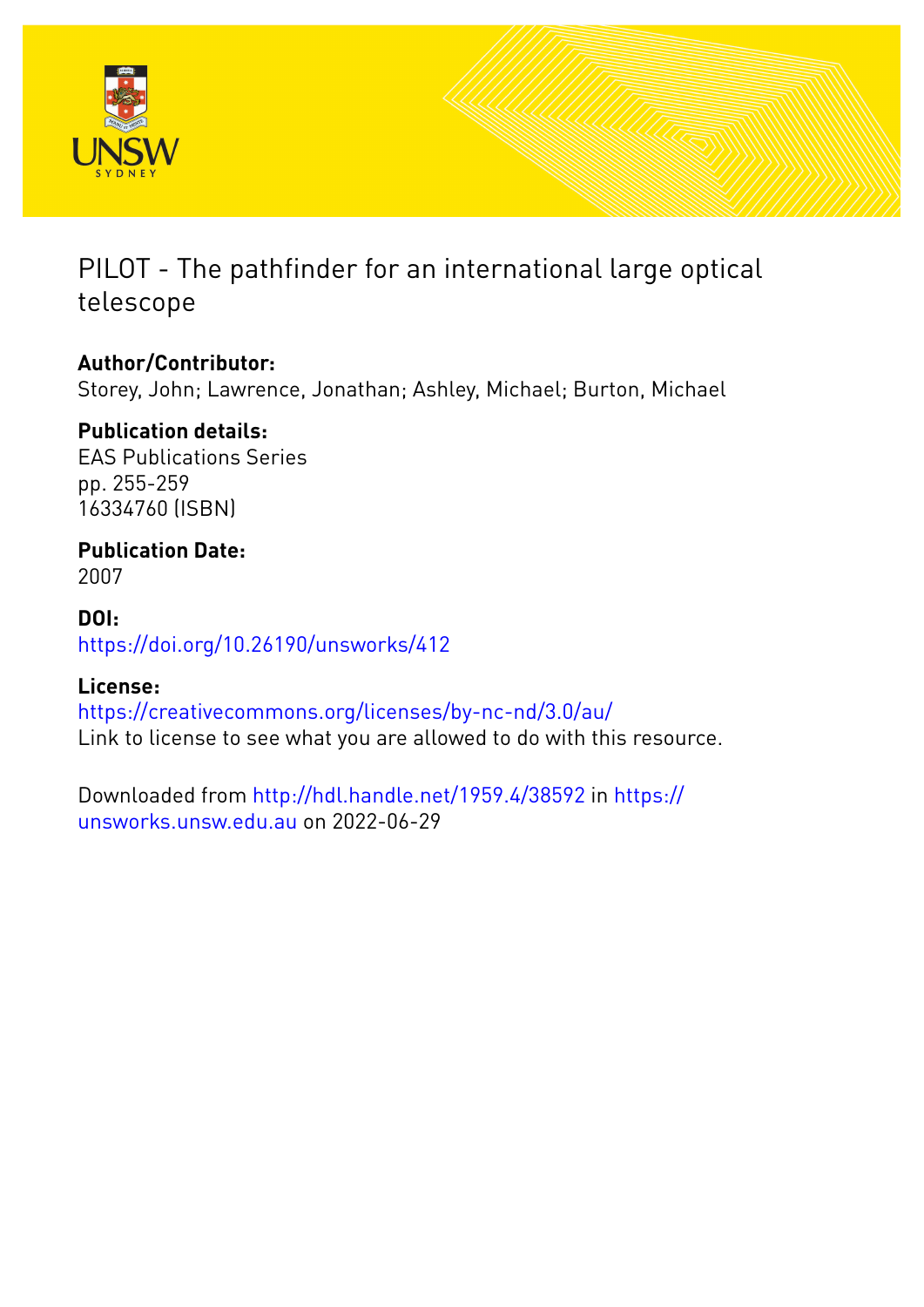### **PILOT – the Pathfinder for an International Large Optical Telescope**

J.W.V. Storey, J.S. Lawrence, M.C.B. Ashley and M.G. Burton School of Physics, University of New South Wales, Sydney NSW 2052, Australia

#### **Abstract**

Recent observations of exceptionally low levels of free-atmosphere turbulence at Dome C, combined with earlier measurements of greatly reduced infrared backgrounds, create a compelling case for the construction of a general purpose 2 metre class optical/infrared telescope. The PILOT project brings together astronomers from around the world in a bid to construct a medium-sized telescope that will not only perform unique and valuable science, but will also pave the way for the next generation of large single-mirror telescopes and multi-aperture interferometers in Antarctica.

#### **1. Site conditions at Dome C**

Dome C (75.6S 123.21 E, 3250m) has been the subject of intense interest since the announcement by the French and Italian Antarctic programs that a permanent, yearround station, called *Concordia* (Candidi & Lori 2003), would be constructed there. With the station now open, discussions are well underway about the optimum way to move forward towards large, uniquely powerful astronomical facilities costing \$100m or more. Based on measurements of the infrared background and sub-millimetre transparency at the South Pole, it was already clear that Concordia would offer an exceptional opportunity for astronomy (eg, Storey et al 2003). So far, only summertime data are available for Dome C in the submillimetre (Calisse et al 2004) and infrared (Walden et al 2005), yet it is already clear that Dome C is at least as good, if not better, than South Pole – itself an exceptionally good site.

More recently, measurements of the free-atmosphere turbulence (Lawrence et al 2004, Aristidi et al 2005b) have shown that the free atmosphere is considerably more stable than anywhere else on earth. Once the turbulent surface layer has been overcome, either through Ground Layer Adaptive Optics (GLAO) or by mounting the telescope on a small tower or artificial hill, an optical telescope at Dome C will enjoy the best seeing, lowest scintillation, longest coherence times and widest isoplanatic angles of any telescope on earth.

The extremely benign wind conditions (Aristidi et al 2005a) at Dome C are also favourable to the construction of large telescopes. Antarctic astronomy is now developing rapidly (for a review see Storey 2005), and construction of an optical/infrared telescope with performance comparable to the largest existing telescopes elsewhere on earth is an important next step.

#### **2. Logistics**

The "baseline" design for PILOT is based on a 2.4m diameter Cassegrain telescope manufactured by EOST in Tucson, Arizona. This telescope can be broken down into four sub-assemblies, the largest of which is roughly the size of a shipping container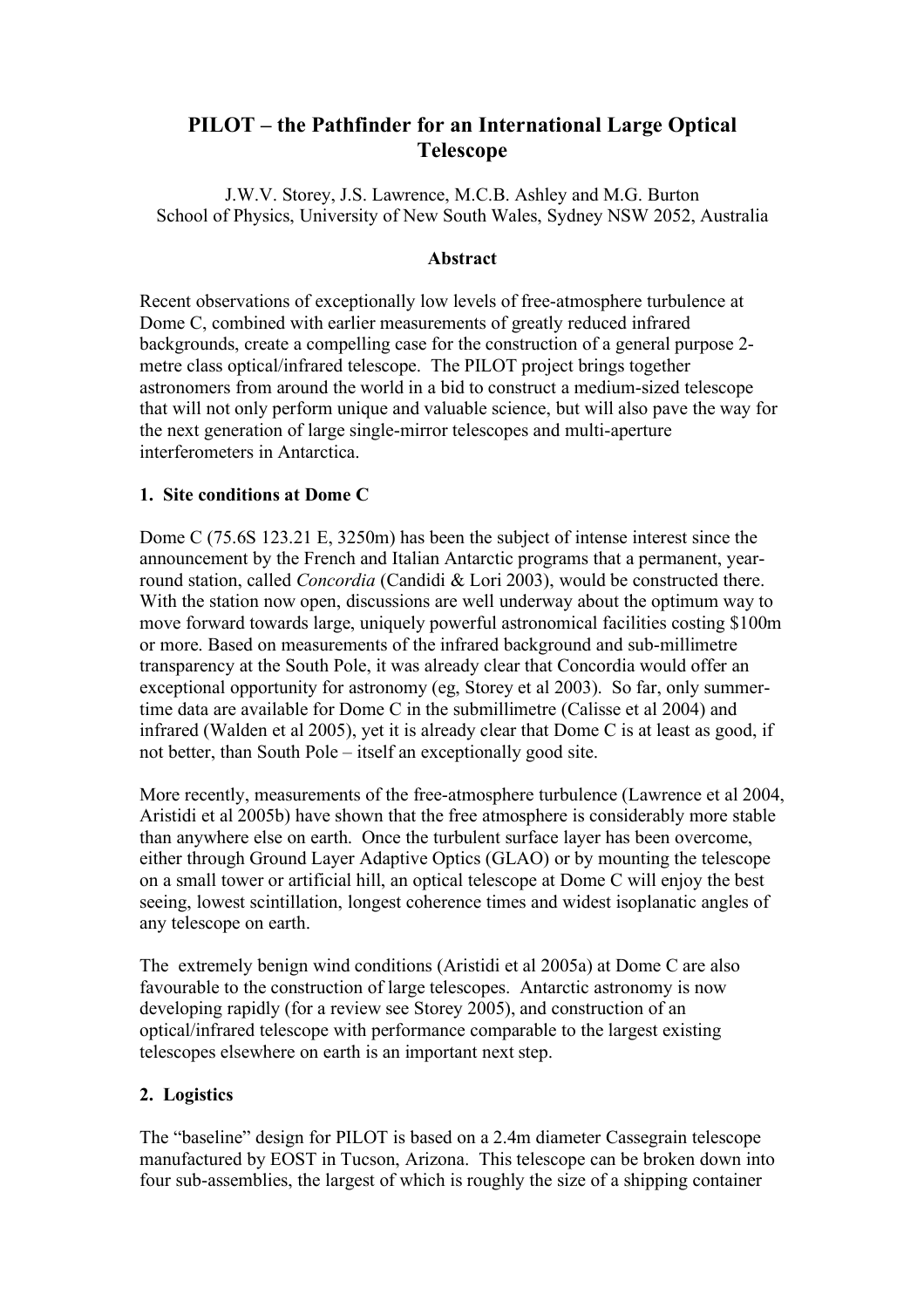and the smallest of which contains the primary mirror. The telescope would be assembled and fully tested in Tucson, then broken down into these four pieces for shipping to Hobart via commercial container vessel.

In Hobart, the containers would be transferred to the IPEV icebreaker *l'Astrolabe,* for shipping to Dumont d'Urville. Once unloaded and placed on sleds, the containers could be towed overland to Dome C on one of the three regular summer-time traverses. These typically take 11 days to reach Dome C from the coast.

Assembly at Dome C would be facilitated by the fact that the telescope has already been preassembled into large modules. Alignment and post-assembly adjustment can be kept to a bare minimum. The telescope enclosure is a light-weight structure that takes advantage of the very low wind speeds to save on structural strength. As with the telescope, this would be pre-assembled, then broken down into a small number of component pieces before shipping to Dome C.

#### **3. Future site testing**

The members of the PILOT consortium are of the view that enough is already known about site conditions at Dome C that construction of a 2-metre class telescope is not only fully justified, but is an essential next step in properly understanding the ramifications of the unique atmosphere and the unusual operational conditions. In effect, some site testing is best done through the pursuit of challenging scientific programs that push the spatial resolution, sensitivity and stability of the instrumentation to its limits.

Nevertheless, there is still much to be learned about the site through dedicated conventional site-testing instruments, and a vigorous, ongoing campaign of site testing is essential while PILOT is under construction. Key parameters yet to be fully understood include:

Clear sky statistics Optical sky brightness Near-ground turbulence Atmospheric parameters relevant to adaptive optics and interferometry Water vapour statistics and "sky noise".

A series of experiments has been proposed by teams from Nice (France), Arcetri (Italy), UNSW (Australia) and Caltech (USA) to properly quantify each of these parameters.

#### **4. PILOT**

PILOT is currently proposed to be based on a conventional 2.4 metre Cassegrain telescope, modified to a Gregorian configuration with two Nasmyth foci. An adaptive secondary mirror would provide correction for the turbulent ground layer, and at the same time reduce wavefront errors created by minor optical misalignment of the telescope and temperature-induced low-order aberrations in the mirrors. PILOT would be based closely on an existing EOST design, thus keeping non-recurrent engineering costs to a minimum.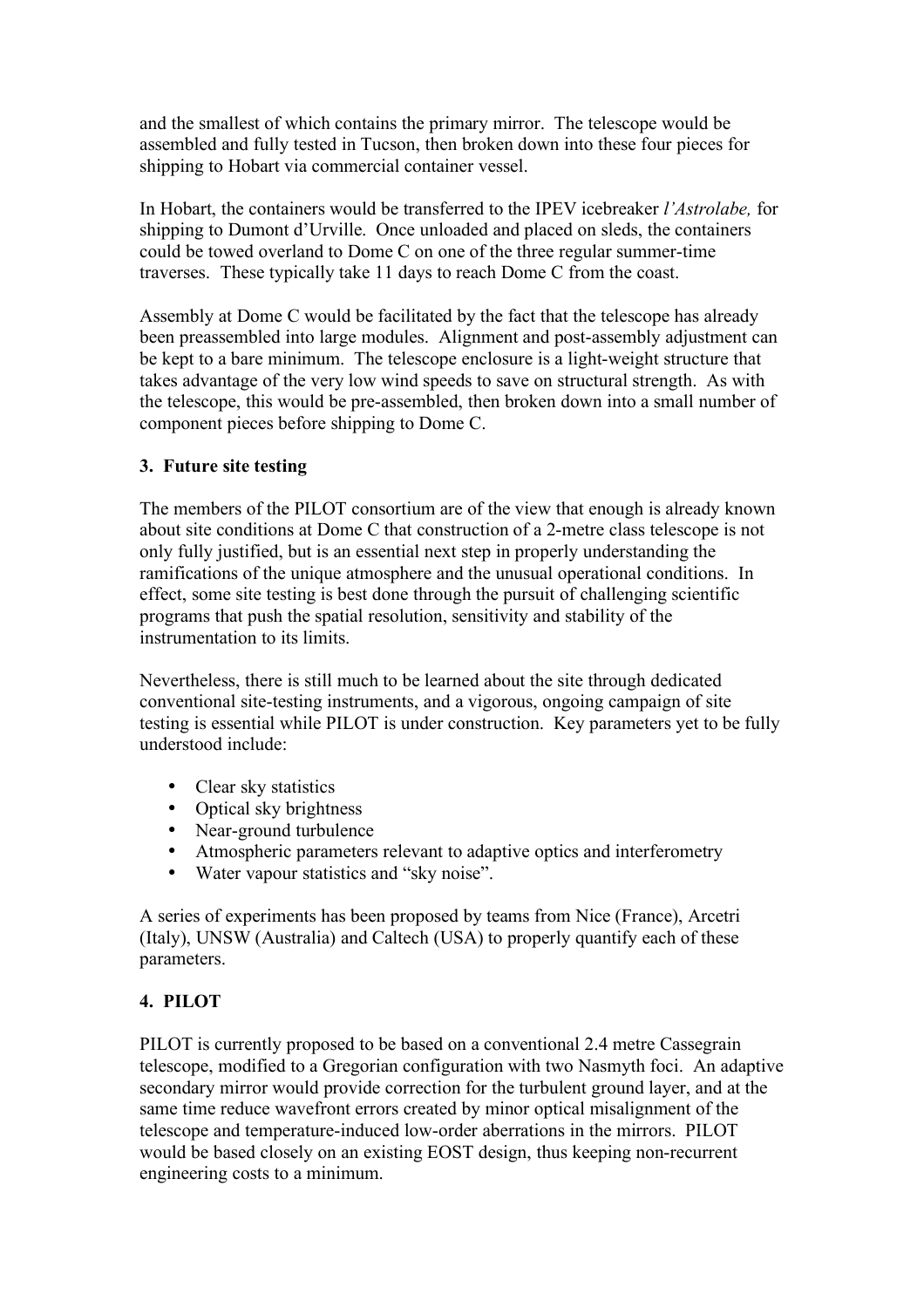PILOT is designed for maximum reliability and minimum maintenance. However, when maintenance work is required, or under conditions of unusually high blowing snow, a lightweight enclosure will surround PILOT to provide a more favourable working environment. Such an enclosure must be light-tight, to avoid interference with other optical facilities on site, and could be heated to a comfortable temperature.

To take best advantage of the stable atmospheric conditions, PILOT will normally observe with the enclosure folded down, allowing clean airflow over the telescope and optics. Thermal equilibration will be crucial, and all heat sources in the vicinity of the telescope (including motors and electronics) will need to be actively cooled with the heat dumped well down-wind of the telescope.

The strawman instrument suite includes a diffraction-limited optical imager, a widefield optical imager, a near-diffraction-limited near and mid-infrared camera, and a multi-pixel terahertz photometer/spectrometer.

#### **5. PILOT science**

A comprehensive science case for PILOT has been developed by a team of 27 astronomers from 4 countries, and has recently been published (Burton et al 2005).

Key science programs include:

- 1. Our solar system and others Orbital debris around earth High resolution planetary imaging (lucky imaging) Photometric planet searches Protoplanetary disks Planetary microlensing
- 2. Our Galaxy and its environment Stellar oscillations Protostellar survey (submm) Massive star formation Galactic ecology Submillimeter spectral lines Submillimeter continuum Cool brown dwarfs Exosolar giant planets Pulsar wind nebulae Obscured AGB stars in Magellanic Clouds Stellar populations and near-field cosmology Stellar streams and dark matter halos
- 3. Our universe and its evolution Survey for supernovae in starbursts Time delay in gravitational lenses Galaxy evolution: deep near IR survey Emission line mapping of high-z universe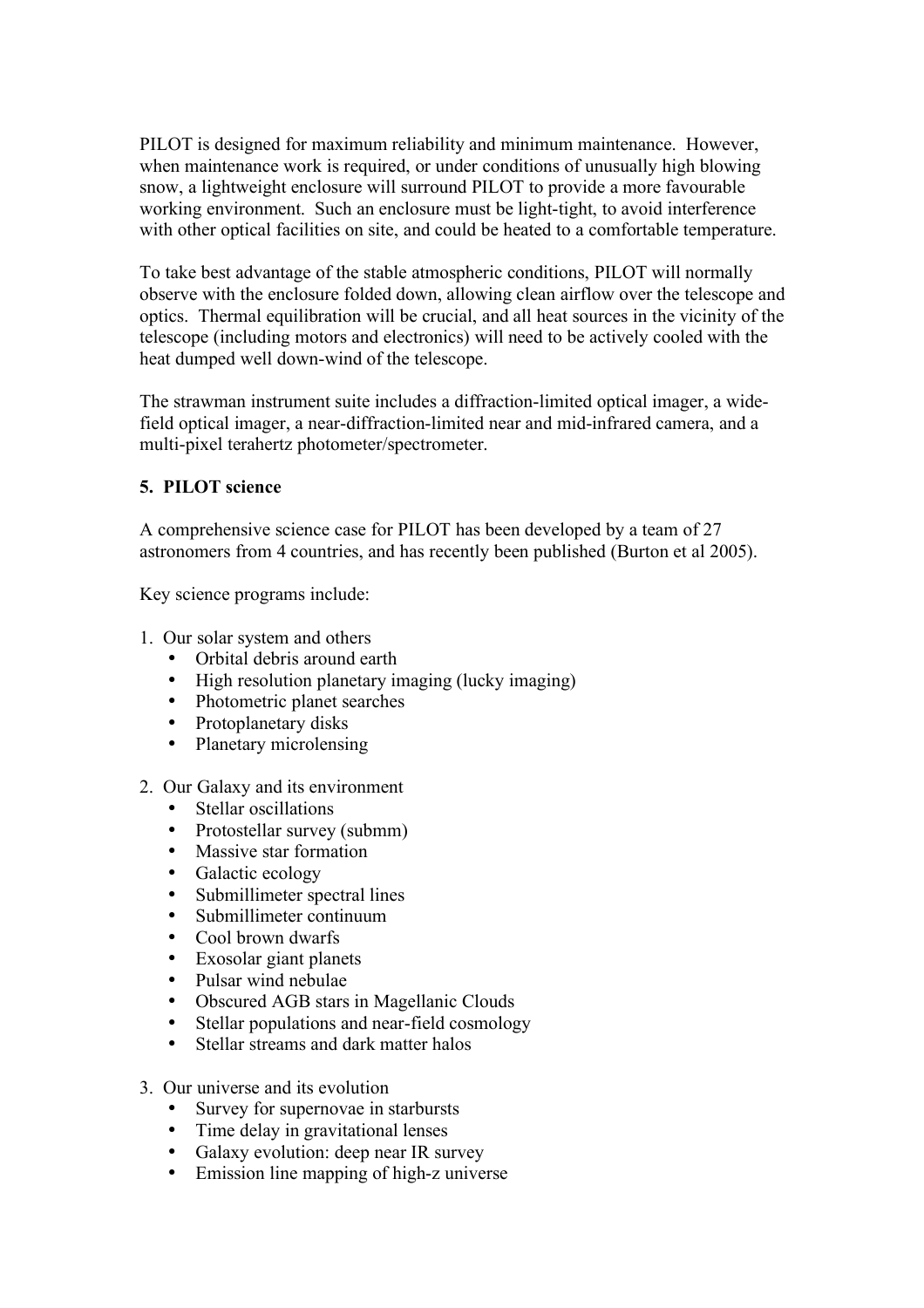Complete star formation history of universe Beyond Hubble – a PILOT ultra-deep field Probing first light with gamma-ray bursts Cosmic shear

#### **5. Beyond PILOT**

Once funding approvals and international agreements are in place, PILOT could be operational within 3 – 4 years. Although an operational life of at least ten years is planned, the successful commissioning of PILOT will remove many of the remaining uncertainties that must be resolved before very ambitious projects can be set in motion. These include a large (8-metre class) clear-aperture optical infrared telescope, GMTA (a 25 metre diameter ELT, Angel et al 2004), interferometers with multiple 2-metre apertures distributed over a kilometre or more (du Foresto et al 2003; Vakili et al 2004), and even large sub-mm single dish telescopes such as ASO (Olmi et al 2004). If PILOT can help even a subset of these projects move forward, it will truly have earned the "Pathfinder" element of its name.

#### **6. Acknowledgements**

The authors are grateful to the Australian Research Council for research support, to the Australian, French, Italian and US Antarctic programs for logistic support, and to our many colleagues in the international Antarctic astronomy community for ongoing fruitful and stimulating discussions.

#### **7. References**

Angel, R., Lawrence, J.S. & Storey, J.W.V. (2004), Concept for a second Giant Magellan Telescope (GMT) in Antarctica, *Proc SPIE,* **5382**, 76 – 84.

Aristidi, E., Agabi, K., Azouit, M., Fossat, E., Vernin, J., Travouillon, T., Lawrence, J.S., Meyer, C., Storey, J.W.V., Halter, B., Roth, W.L. & Walden, V. (2005a), An analysis of temperatures and wind speeds above Dome C, Antarctica, *A&A,* **430,** 739  $-746.$ 

Aristidi, E., Agabi, A., Fossat, E., Azouit, M., Martin, F., Sadibekova, T., Travouillon, T., Vernin, J. & Ziad, A. (2005b), Site testing in summer at Dome C, Antarctica, *A&A,* in press.

Burton, M.G., Lawrence, J., Ashley, M.C.B., Bailey, J.A., Blake, C., Bedding, T.R., Bland-Hawthorn, J., Bond, I.A.,Glazebrook, K., Hidas, M.G., Lewis, G., Longmore, Maddison, S.T., Mattila, S., Minier, V., Ryder, S.D., Sharp, R., Smith, C.H., Storey, J.W.V., Tinney, C.G., Tuthill, P., Walsh, A.J.,Walsh, W., Whiting, M., Wong, T., Woods, D. & Yock**,** P.C.M. (2005), Science Programs for a 2m-class Telescope at Dome C, Antarctica: PILOT, the Pathfinder for an International Large Optical Telescope, *Pub Ast Soc Aus*, **22**, 199 – 235.

Calisse, P.G., Ashley, M.C.B., Burton, M.G., Phillips, M.A, Storey, J.W.V., Radford, S.J.E. & Peterson, J.B. (2004), Submillimeter site testing at Dome C, Antarctica, *Pub Ast Soc Aus*, **21**, 256 – 263.